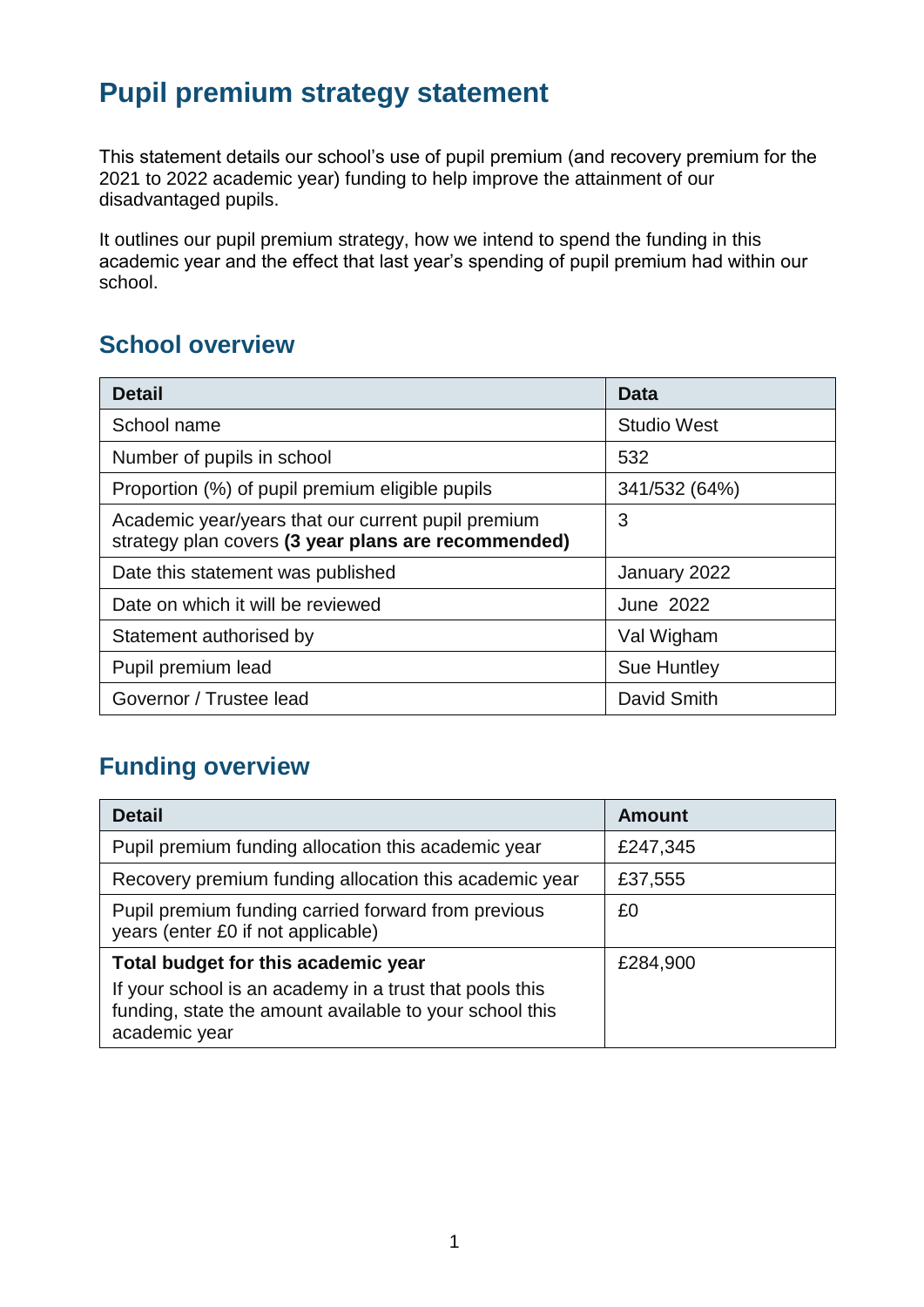# **Part A: Pupil premium strategy plan**

## **Statement of intent**

*At Studio West, we are committed to promoting outstanding outcomes for all students. We are a school that could be defined by its comparatively high levels of disadvantaged students, and the implicit challenge that comes with such proportions, but we are instead characterised by the personal, professional and academic development we provide for all of our students.*

*As a studio school, we value all subjects equally and engender a rounded development of our pupils, all geared towards maximising progress and high attainment across the curriculum. All of our students study an arts subject and teaching is focused on inspiring a love of learning whilst connecting the curriculum to the working world through our CREATE framework. The objective for the disadvantaged pupils at our school is for them to leave our school either in work, or further education, as accomplished individuals that can contribute positively to society. To achieve this, we will focus our pupil premium strategy on supporting disadvantaged students, but because we take a whole school approach to the implementation of our plan, we expect all of our students to benefit, irrespective of their background or the challenges they face.*

*We will be prioritising high-quality teaching, with regular training that is driven by evidence based research, but placed in the context of our school and connected specifically to our students; this is proven to have the biggest impact on narrowing the disadvantaged attainment gap. Our approach will involve targeted academic support such as small group tuition through the National Tutoring Programme, literacy and numeracy intervention in school and successful transition of students from Key Stage 2 to Key Stage 3 through our summer school programme.* 

*Everything we will implement will be driven by robust analysis of our students' academic attainment and the barriers individuals face. We will be tailoring our support based on the assessment we undertake of our students rather than preconceptions of the effect of disadvantage.*

*To ensure our strategy is effective we will:*

- *Establish outstanding teaching and learning across the school to provide disadvantaged students with a platform to make good progress*
- *Assess our students regularly to identify areas that must be targeted and improved*
- *Embrace a whole school approach where all staff are champions for the disadvantaged and work tirelessly to nullify the effects of barriers in a pupil's education*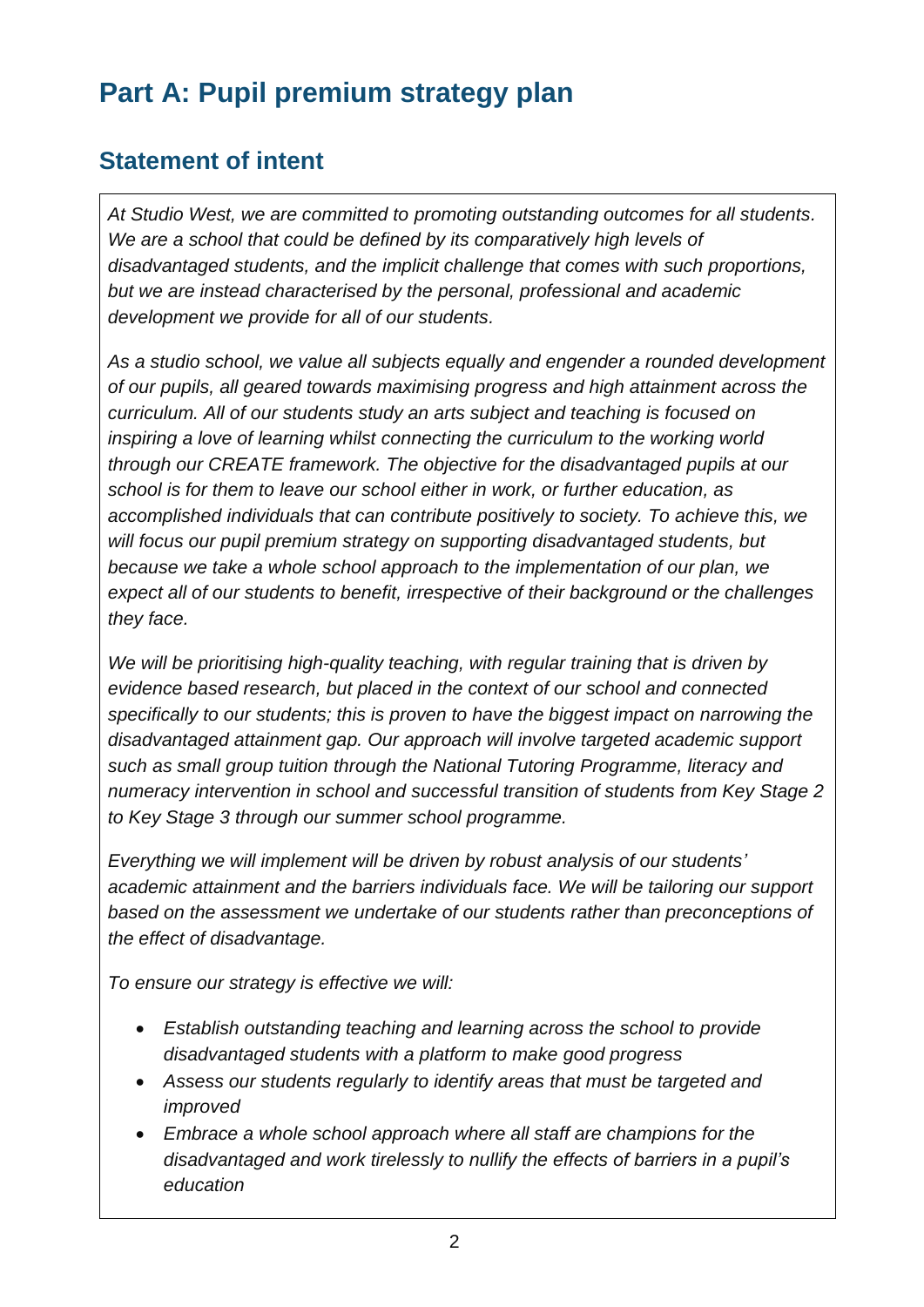## **Challenges**

This details the key challenges to achievement that we have identified among our disadvantaged pupils.

| <b>Challenge</b><br>number | <b>Detail of challenge</b>                                                                                                                                                                                                                                                                                                                                                                                                                                                                                                                                                                                                                                                                                                                           |
|----------------------------|------------------------------------------------------------------------------------------------------------------------------------------------------------------------------------------------------------------------------------------------------------------------------------------------------------------------------------------------------------------------------------------------------------------------------------------------------------------------------------------------------------------------------------------------------------------------------------------------------------------------------------------------------------------------------------------------------------------------------------------------------|
| 1                          | Students having low aspirations and low self-belief/agency. At Studio West, we<br>see a lot of students who come to us in year seven with low, or no, aspirations.<br>This is something we battle throughout their journey through school, however<br>the long-term generational unemployment that exists in the area affects our<br>students negatively. Conversations with students reveal very limited ideas of<br>future careers and low expectations of themselves. This hereditary lack of<br>ambition manifests itself in the low agency many of our disadvantaged<br>students exhibit. Students are often found lacking in their ability to be<br>independent in their learning and have limited resilience when the work is<br>challenging. |
| $\overline{2}$             | Parental Engagement. Research shows that disadvantaged children get less<br>educational support at home from parents. It has been reported that parents of<br>disadvantaged children help with homework less regularly, are less likely to<br>attend parents evenings and less likely to be actively involved in school (i.e. as<br>governors, part of the parent-teacher association etc.) when compared to their<br>more affluent peers.                                                                                                                                                                                                                                                                                                           |
| 3                          | High levels of SEMH/SEND. Disadvantaged students are more likely to be<br>born with, develop in their early years and be diagnosed during secondary<br>school with SEMH/SEND than their more affluent peers. As a result, we have<br>higher than average levels of SEMH/SEND in school. These high levels<br>require outstanding differentiation in the classroom to ensure the needs of all<br>pupils are met. 31% of our students have some form of SEND, all of which are<br>Pupil Premium.                                                                                                                                                                                                                                                       |
| 4                          | Low reading and numeracy levels. Our assessment of students when they join<br>the school in year 7 shows lower than expected reading and numeracy ages.<br>40% of PP(non PP 39%) students are below expected Reading Age (Year 7).<br>Significantly below PP 25% (non PP 31.6%). The difference between PP and<br>non PP is minimal in terms of employment and financial security in this area<br>with many parents on 0 hours contracts and minimum wage.                                                                                                                                                                                                                                                                                           |
| 5                          | Attendance. We have seen that our disadvantaged students are more likely to<br>have poorer attendance when compared to their more affluent peers. We have<br>had a higher-than-expected amount of students attending less than 90% of the<br>school year. We have also seen a higher percentage of disadvantaged<br>students being 'persistently absent' which is exacerbating the learning losses<br>caused by the pandemic.                                                                                                                                                                                                                                                                                                                        |
|                            | Attendance PP is 86.1% Attendance whole school is 86.8% Persistent<br>Absence is 22.2% where as Persistent Absence of pp students is 43.5%. With<br>Covid absence included in figures.                                                                                                                                                                                                                                                                                                                                                                                                                                                                                                                                                               |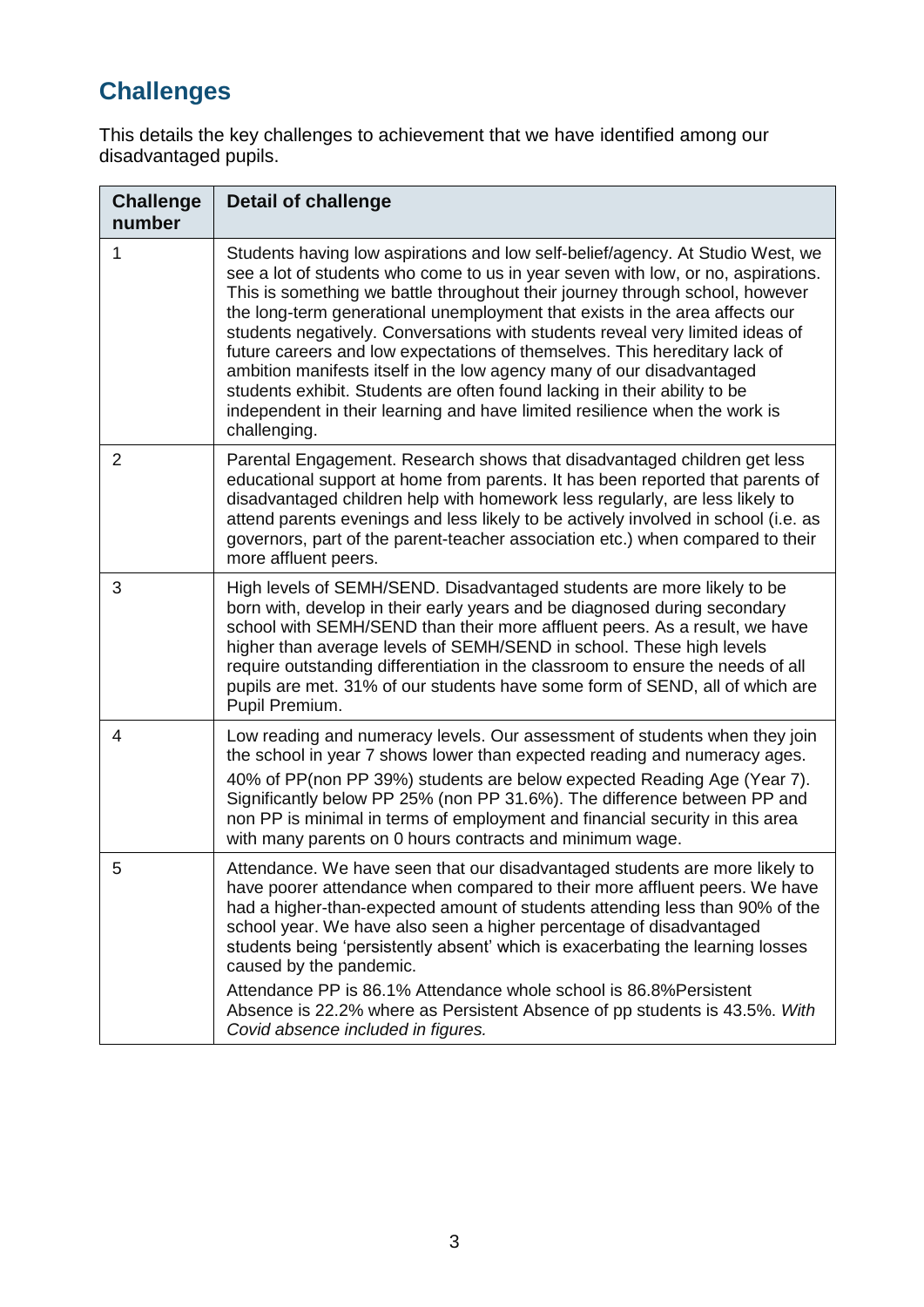### **Intended outcomes**

This explains the outcomes we are aiming for **by the end of our current strategy plan**, and how we will measure whether they have been achieved.

| <b>Intended outcome</b>                                | <b>Success criteria</b>                                                                                                                                                                                                                                                                                                                                                                                                                                                                                                                                                                                                                                     |
|--------------------------------------------------------|-------------------------------------------------------------------------------------------------------------------------------------------------------------------------------------------------------------------------------------------------------------------------------------------------------------------------------------------------------------------------------------------------------------------------------------------------------------------------------------------------------------------------------------------------------------------------------------------------------------------------------------------------------------|
| Improved attainment among<br>disadvantaged students    | By the end of our current plan in 2024/25, 50% or<br>more of disadvantaged pupils enter the English<br>Baccalaureate (EBacc). 2022 will be first exam<br>cohort since 2018.                                                                                                                                                                                                                                                                                                                                                                                                                                                                                 |
|                                                        | 2024/25 KS4 outcomes demonstrate that disad-<br>vantaged pupils achieve:                                                                                                                                                                                                                                                                                                                                                                                                                                                                                                                                                                                    |
|                                                        | an average Attainment 8 score of 5.2<br>an EBacc average point score of 4.5<br>Open Element average is 5.3                                                                                                                                                                                                                                                                                                                                                                                                                                                                                                                                                  |
| Improved attendance                                    | We understand the challenges in the homelives of our<br>disadvantaged students which cause poor attendance.<br>Our aim is to have all students, including our<br>disadvantaged, attend no less than 95% of school. We<br>also intend to reduce the amount of disadvantaged<br>students being long-term absentees to zero.                                                                                                                                                                                                                                                                                                                                   |
| 100% of school leavers in work or<br>further education | We understand the social responsibility our school has<br>being situated in a deprived area where long term<br>divides in the socio-economic prosperity of the<br>community have transformed into a chasm of<br>difference when compared to affluent areas. We have<br>a duty to ensure our students are educated and<br>employed so that they can give back to the local<br>community and help reverse the poverty that has been<br>bestowed upon it by years of austerity and lack of<br>public sector funding. We aim to have zero students<br>as NEET (Not in Education, Employment, or Training)<br>when they leave us at the end of Key stage 4 or 5. |
| Improved Cultural capital of<br>disadvantaged students | We want our disadvantaged students to experience<br>more than what is immediately around them. Research<br>shows that children with high cultural capital are more<br>likely to be successful in school and in later life.<br>Disadvantaged students are less likely to have<br>experiences which develop them as rounded,<br>educated citizens. We aim to elect a cultural capital<br>coordinator, who will work alongside faculty leaders to<br>organise moments that not only improve students<br>agency, mental health, social awareness and<br>metacognition, but also gift them memories that they<br>will take with them into their adult lives.     |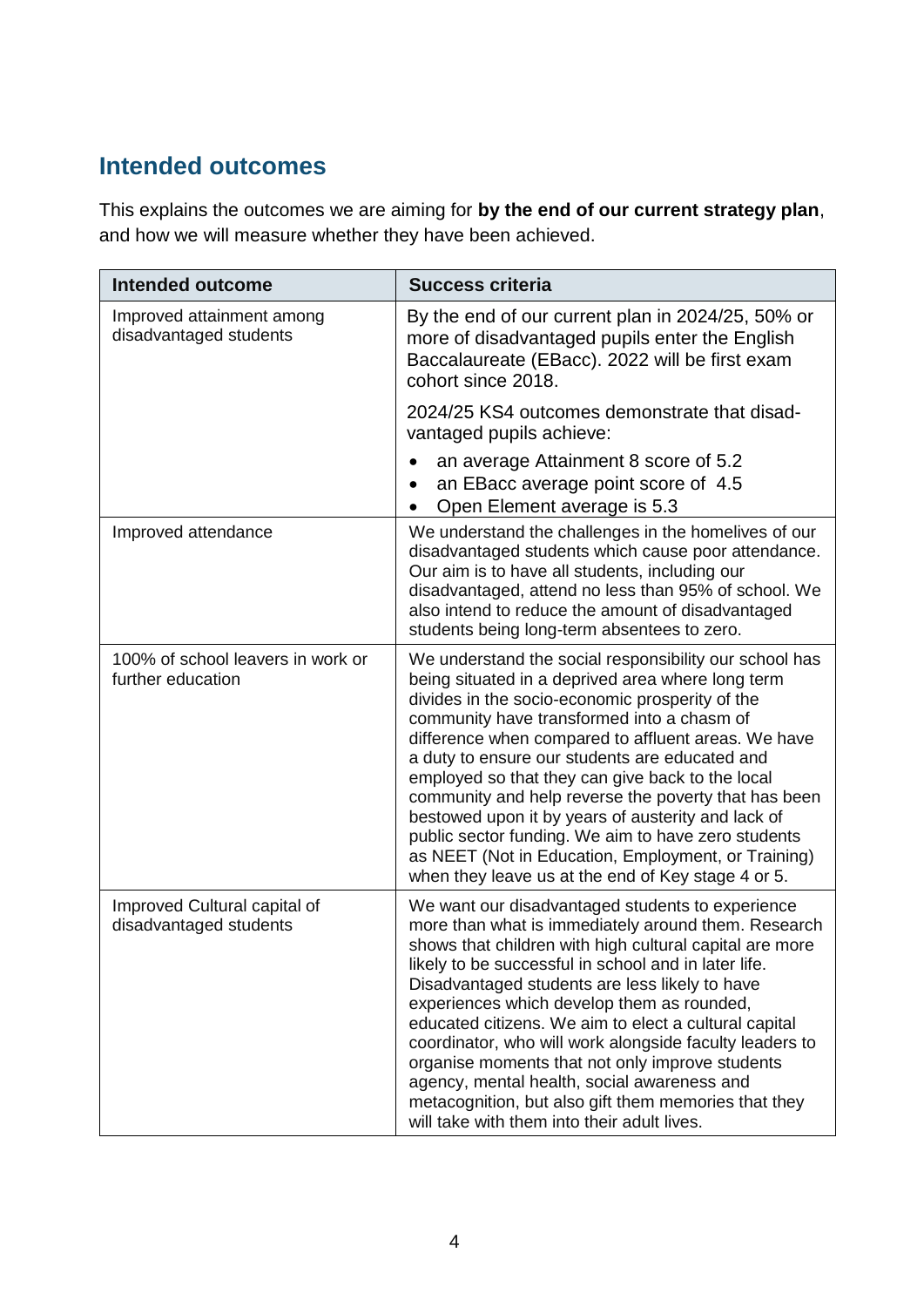### **Activity in this academic year**

This details how we intend to spend our pupil premium (and recovery premium funding) **this academic year** to address the challenges listed above.

#### **Teaching (for example, CPD, recruitment and retention)**

Budgeted cost: £ 87,000

| <b>Activity</b>                            | <b>Evidence that supports this</b><br>approach                                              | <b>Challenge</b><br>number(s)<br>addressed    |
|--------------------------------------------|---------------------------------------------------------------------------------------------|-----------------------------------------------|
| <b>CPD</b>                                 | Training & T&L development around PP                                                        | All students                                  |
| % towards staffing                         | LSA / Behaviour support / Attendance<br>Officer                                             | All students                                  |
| Laptops & digital<br>support               | Hardware & software to support<br>learning & teaching / Maths Watch /<br>Science software / | All students -<br>supporting lockdown<br>etc. |
| Kindles to support<br>Literacy Year 7-9    | Literacy Drive – Word Rich programme                                                        | 230 students                                  |
| Achieve 300 Literacy<br>programme          | Full digital programme                                                                      | All PP students                               |
| $Pop - up$ libraries<br>around school      | In place and part of word rich<br>programme                                                 | All students                                  |
| Proportion Admin time                      | Specific duties relating to PP admin &<br>support as well as parental support               | All PP students                               |
| <b>Proportion Deputy</b><br>Principal time | Deputy Principal responsible for the<br>strategic planning of PP                            | All PP students                               |
| % Towards targeted<br>TLRs                 |                                                                                             | All PP students                               |

#### **Targeted academic support (for example, tutoring, one-to-one support structured interventions)**

Budgeted cost: £ 137,555

| <b>Activity</b>                                              | <b>Evidence that supports this</b><br>approach                                                                                                          | <b>Challenge</b><br>number(s)<br>addressed |
|--------------------------------------------------------------|---------------------------------------------------------------------------------------------------------------------------------------------------------|--------------------------------------------|
| Coaching funding up to<br>Govt intervention for<br>Covid 19. | Extra lessons / intervention groups /<br>Remote Learning / Tutoring                                                                                     | All PP students target<br>first.           |
| % towards resources<br>specific to Departments               | Resources to support learning & remote<br>learning with a specific focus on<br>meeting the needs of PP students -<br>dealing with barriers to learning. | All students                               |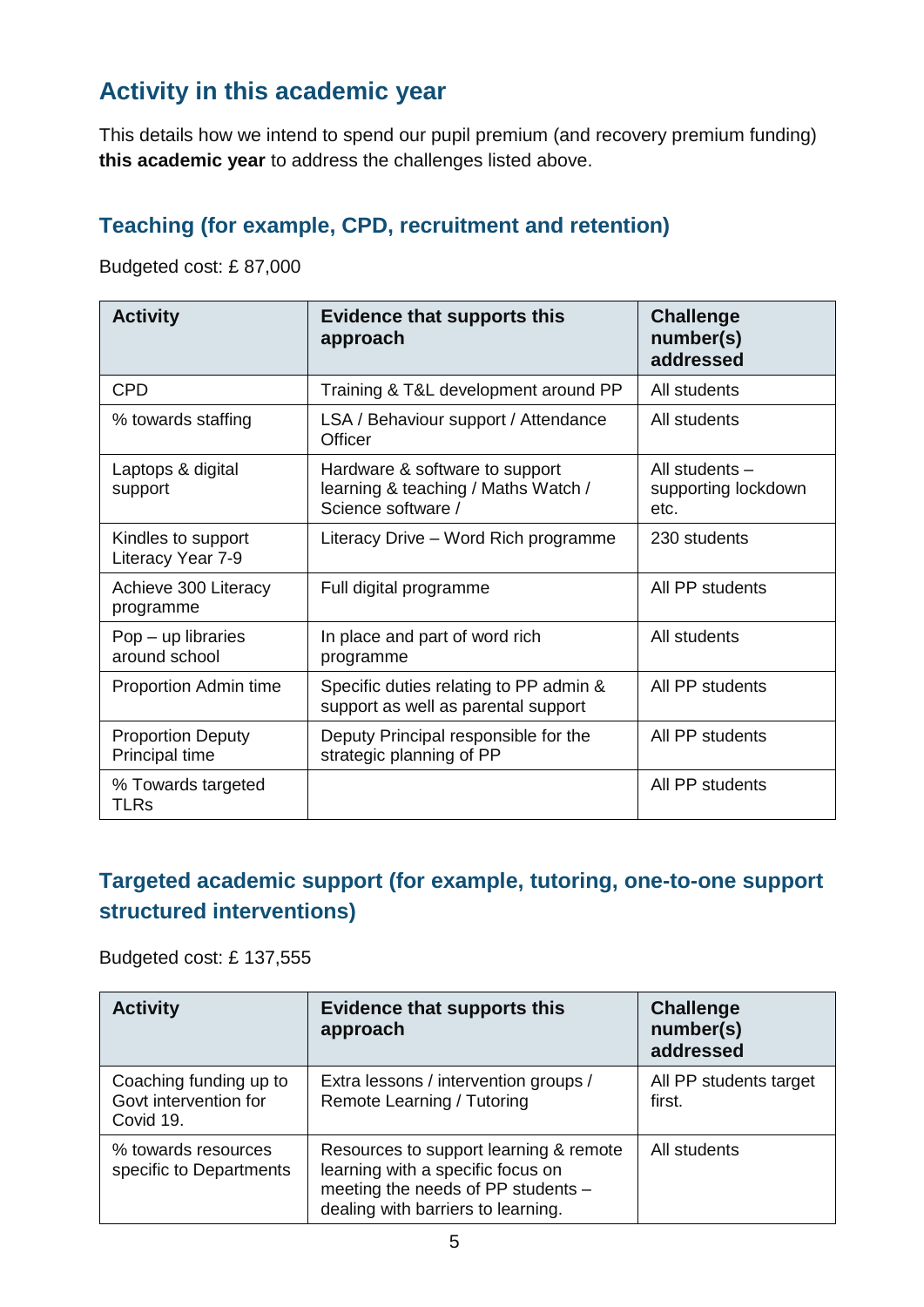| All revision text books                         | To assist with independent study.                                                            | All PP students |
|-------------------------------------------------|----------------------------------------------------------------------------------------------|-----------------|
| Remote Learning<br>support including<br>Dongles | Extra digital devices to support with<br>remote learning. Training & support for<br>parents. | All PP students |
| <b>CATs Testing</b><br>programme                | To create capacity for precise targeting<br>and diagnostic intervention                      | All students    |

## **Wider strategies (for example, related to attendance, behaviour, wellbeing)**

Budgeted cost: £ 60,000

| <b>Activity</b>                                                                             | <b>Evidence that supports this</b><br>approach                                                                                     | <b>Challenge</b><br>number(s)<br>addressed |
|---------------------------------------------------------------------------------------------|------------------------------------------------------------------------------------------------------------------------------------|--------------------------------------------|
| <b>Rewards</b>                                                                              | Motivation.                                                                                                                        | All PP students                            |
| % towards fully<br>equipped gym                                                             | Motivation / Health & fitness. Improve<br>attendance.                                                                              | All students                               |
| Clothing for work<br>placement                                                              | To ensure success and compliance with<br>placement. To ensure attendance is<br>good.                                               | All PP students                            |
| Uniform purchase                                                                            | To assist with uniform where parents<br>cannot afford to purchase. To ensure<br>self-esteem & equity. No barrier to<br>attendance. | 30% of PP students                         |
| PE uniform purchase                                                                         | To assist with uniform where parents<br>cannot afford to purchase. To ensure<br>self-esteem & equity. No barrier to<br>attendance. | 35% of PP students                         |
| % towards minibus<br>purchase and fuel to<br>assist with transport &<br>foodbank deliveries | Transport to and from school where<br>necessary. Transport to placement.<br>Foodbank deliveries to those in need.                  | All students                               |
| % towards staffing in<br>the kitchen                                                        | We provide extra staffing to ensure<br>inhouse, good quality, home cooked<br>food.                                                 | All students                               |
| <b>Food for Breakfast</b>                                                                   | Breakfast is provided in tutor time for all<br>students                                                                            | 100% of PP students                        |
| Food for all intervention<br>holiday time half term<br>and end term break                   | Lunch and breakfast provided for am<br>and pm sessions                                                                             | 100% of pp students                        |
| % towards Family<br>Liaison worker                                                          | To support families with all aspects of<br>family liaison work.                                                                    | All students                               |

## **Total budgeted cost: £** 284,555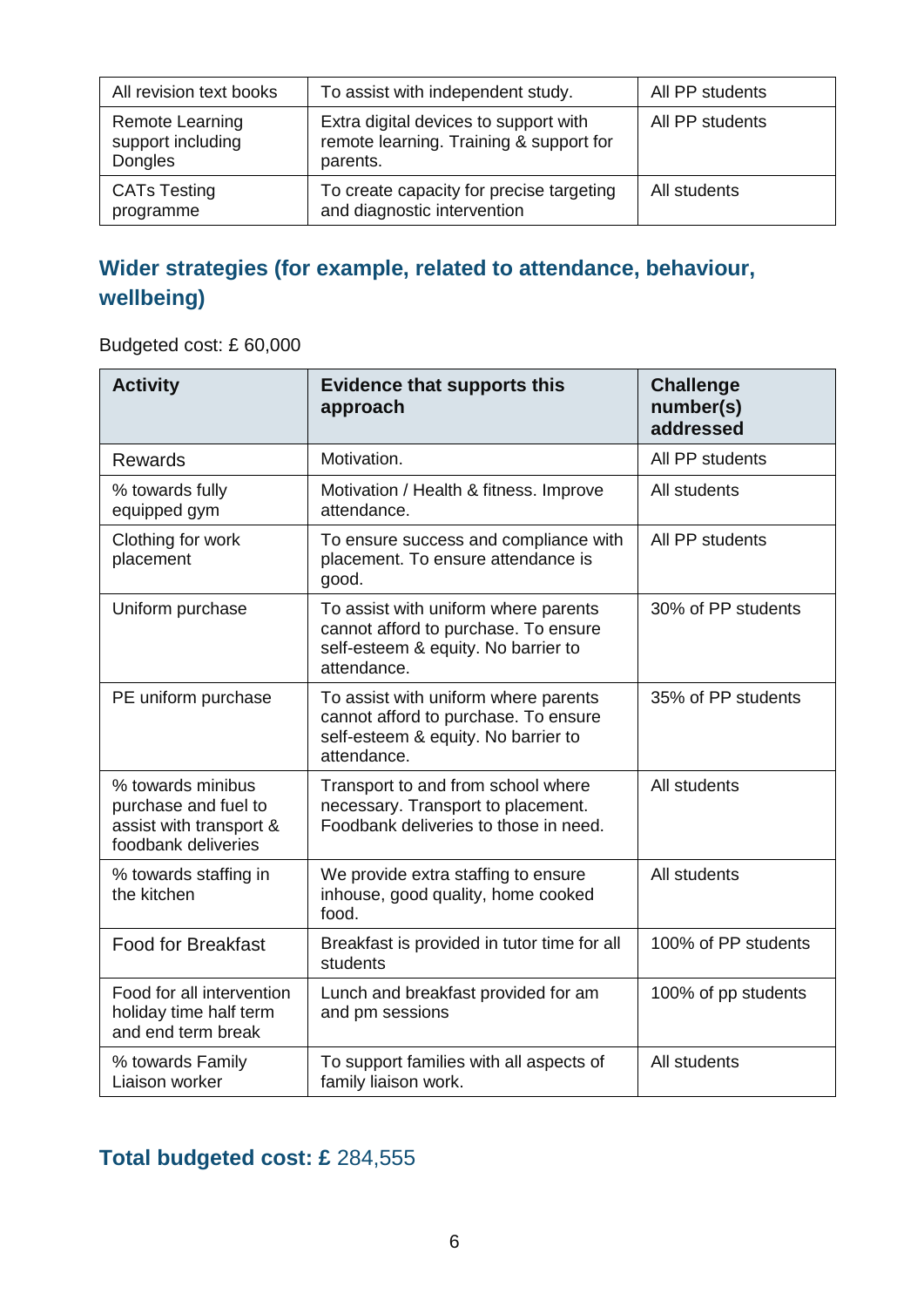# **Part B: Review of outcomes in the previous academic year**

## **Pupil premium strategy outcomes**

This details the impact that our pupil premium activity had on pupils in the 2020 to 2021 academic year.

*Due to COVID-19, performance measures have not been published for 2020 to 2021, and 2020 to 2021 results will not be used to hold schools to account. Given this, please point to any other pupil evaluations undertaken during the 2020 to 2021 academic year, for example, standardised teacher administered tests or diagnostic assessments such as rubrics or scales.*

*If last year marked the end of a previous pupil premium strategy plan, what is your assessment of how successfully the intended outcomes of that plan were met?*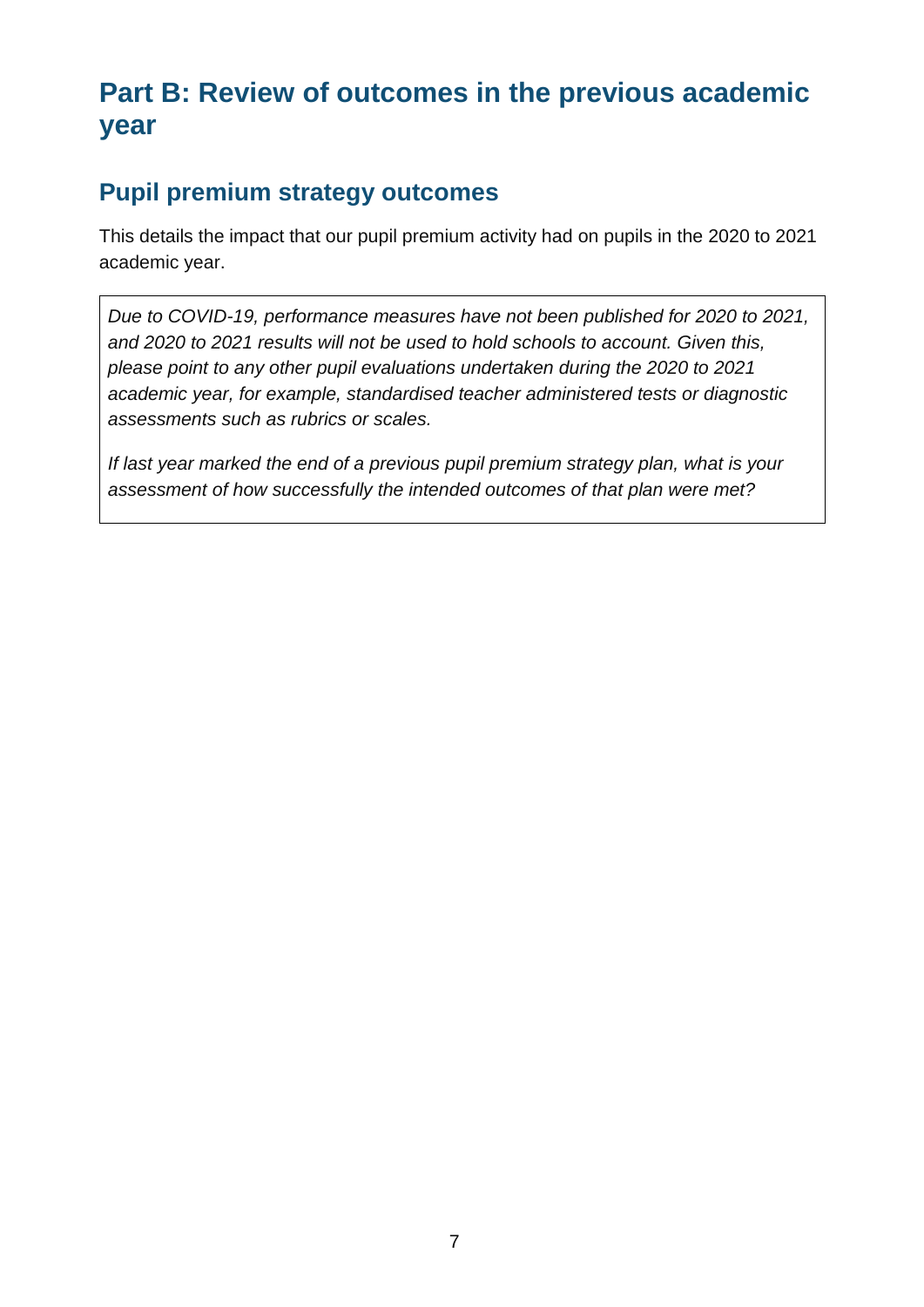| А.        | Teaching: Further strengthen the quality of teaching by ensuring all teachers have very high     |  |  |
|-----------|--------------------------------------------------------------------------------------------------|--|--|
|           | expectations of all of their students and plan lessons that fully meet the needs of their        |  |  |
|           | disadvantaged students. Tracker for disadvantaged students shows gap closing. Quality Assurance  |  |  |
|           | of T&L shows improved Good & Outstanding teaching. Good quality remote learning programme        |  |  |
|           | in place with good engagement. QA for remote learning shows in line with QA inschool learning    |  |  |
|           | Review: 80% T&L is typically Good or better. 0% of T&L is inadequate. 20% is typically           |  |  |
|           | Outstanding. Remote Learning Hub is fully established with all students in possession of digital |  |  |
|           |                                                                                                  |  |  |
| <b>B.</b> | End of Year 7/8 KS3: Close tracking and monitoring of the progress and attainment of Year 7 & 8  |  |  |
|           | students. We will aspire to ensure our disadvantaged students are on track to achieve positive   |  |  |
|           | VA scores at the end of KS3 and subsequently positive P8 at the end of KS4. Literacy is a main   |  |  |
|           | component in this drive for progress. Good quality remote learning programme in place with       |  |  |
|           | good engagement. QA for remote learning shows in line with QA inschool learning.                 |  |  |
|           | Review: Literacy programme shows average of 18 months improvement in RA over 12 months.          |  |  |
|           | Denovemento ficeblos obenanticonal incorresponse of biadlos for all ICO obidante. Disebana of    |  |  |
| C.        | End of KS4: our disadvantaged students achieve positive Progress 8, English, Maths, Ebacc and    |  |  |
|           | Open Element scores. To diminish the difference between our disadvantaged students and           |  |  |
|           | others nationally and we will aspire to close many of the gaps.                                  |  |  |
|           | 1000 اللوياء المطمع ومصادم وبيضا المعا الثبير ويبروه والو                                        |  |  |
| D.        | The attendance rate of pupil premium students to improve from 95% to 96% by July 2020.           |  |  |
|           | (Excluding Covid 19 restricted attendance). The persistent absent rate of pupil premium students |  |  |
|           | to reduce from 19.5% to below 10% by July 2020. (Excluding Covid 19 restricted attendance).      |  |  |
|           |                                                                                                  |  |  |
| Ε.        | To significantly improve the attainment and progress of our most able pupil premium students.    |  |  |
|           | Year 10: High attaining disadvantaged students to achieve positive VA and Attainment 8 scores in |  |  |
|           | 2020 assessment and validated 2022 GCSE figures The gap between our disadvantaged students       |  |  |
|           | and others nationally closes significantly.                                                      |  |  |
|           | Review: 2022 will be the first opportunity for validated figures. TA current figures show Year   |  |  |
|           | 11P8 as 0.29 and PP P8 as 0.23. L5+ in English & Maths is predicted 60.2% and PP as 54.9%.       |  |  |
|           |                                                                                                  |  |  |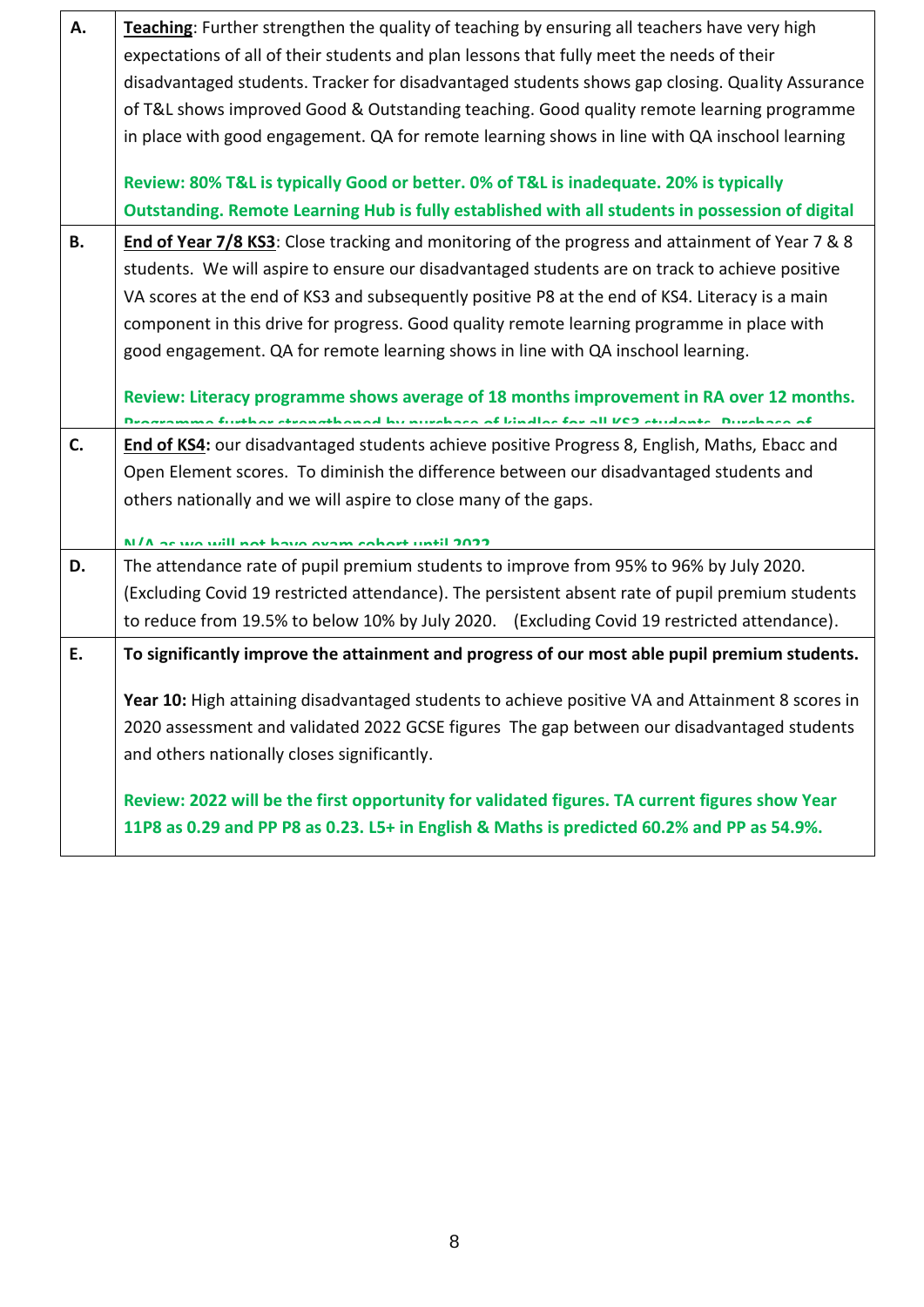#### **Externally provided programmes**

*Please include the names of any non-DfE programmes that you purchased in the previous academic year. This will help the Department for Education identify which ones are popular in England*

| <b>Programme</b>            | <b>Provider</b> |
|-----------------------------|-----------------|
| Work Placement / Experience | <b>OWN IT</b>   |
|                             |                 |

## **Service pupil premium funding (optional)**

*For schools that receive this funding, you may wish to provide the following information:* 

| <b>Measure</b>                                                                    | <b>Details</b> |
|-----------------------------------------------------------------------------------|----------------|
| How did you spend your service pupil<br>premium allocation last academic year?    | N/A            |
| What was the impact of that spending on<br>service pupil premium eligible pupils? | N/A            |